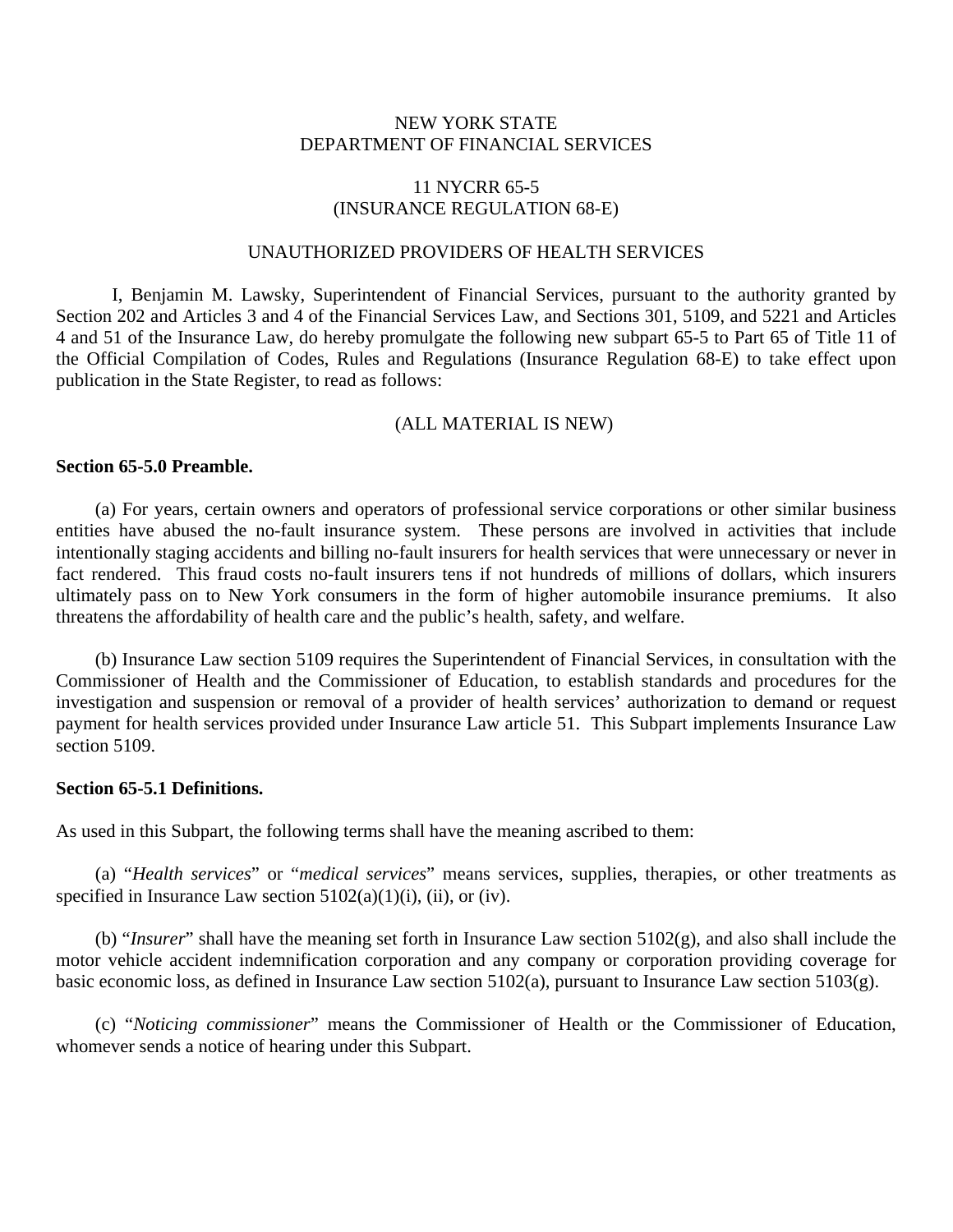(d) "*Provider of health services*" or "*provider*" means a person or entity who or that renders or has rendered health services.

(e) "*Superintendent*" means the Superintendent of Financial Services.

#### **Section 65-5.2 Investigations.**

(a) The superintendent may investigate any reports made pursuant to Insurance Law section 405, allegations, or other information in the superintendent's possession, regarding providers of health services engaging in any of the unlawful activities set forth in Insurance Law section 5109(b). After conducting an investigation, the superintendent will send to the Commissioner of Health or the Commissioner of Education, as appropriate, a list of any providers who or that the superintendent believes may have engaged in any of the unlawful activities set forth in Insurance Law section 5109(b), together with a description of the grounds for inclusion on the list. Within 45 days of receipt of the list, the Commissioner of Health or Commissioner of Education shall notify the superintendent in writing whether he or she confirms that the superintendent has a reasonable basis to proceed with notice and a hearing for determining whether any of the listed providers should be deauthorized from demanding or requesting any payment for medical services in connection with any claim under Insurance Law article 51.

(b) The Commissioner of Health and the Commissioner of Education also may investigate any reports, allegations, or other information in their possession, regarding providers engaging in any of the unlawful activities set forth in Insurance Law section 5109(b). If either commissioner conducts an investigation, then that commissioner, or the superintendent, if requested by the commissioner, shall be responsible for providing notice and an opportunity to be heard to the providers of health services that they are subject to deauthorization from demanding or requesting any payment for medical services in connection with any claim under Insurance Law article 51. Nothing in this section, however, shall preclude the superintendent, Commissioner of Health, or Commissioner of Education from conducting joint investigations and hearings, or the Commissioner of Health or Commissioner of Education from conducting professional misconduct proceedings against the providers of health services pursuant to the Public Health Law or Title VIII of the Education Law.

### **Section 65-5.3 Notice; how given.**

(a)(1) The superintendent, Commissioner of Health, or Commissioner of Education shall give notice of any hearing to a provider at least 30 days prior to the hearing, in writing, either by delivering it to the provider or by depositing the same in the United States mail, postage prepaid, registered or certified, and addressed to the last known place of business of the provider or if no such address is known, then to the residence address of the provider.

(2) The notice shall refer to the applicable provisions of the law under which action is proposed to be taken and the grounds therefor, but failure to make such reference shall not render the notice ineffective if the provider to whom it is addressed is thereby or otherwise reasonably apprised of such grounds.

(3) It shall be sufficient for the superintendent or noticing commissioner to give to the provider:

(i) notice of the time and the place at which an opportunity for hearing will be afforded; and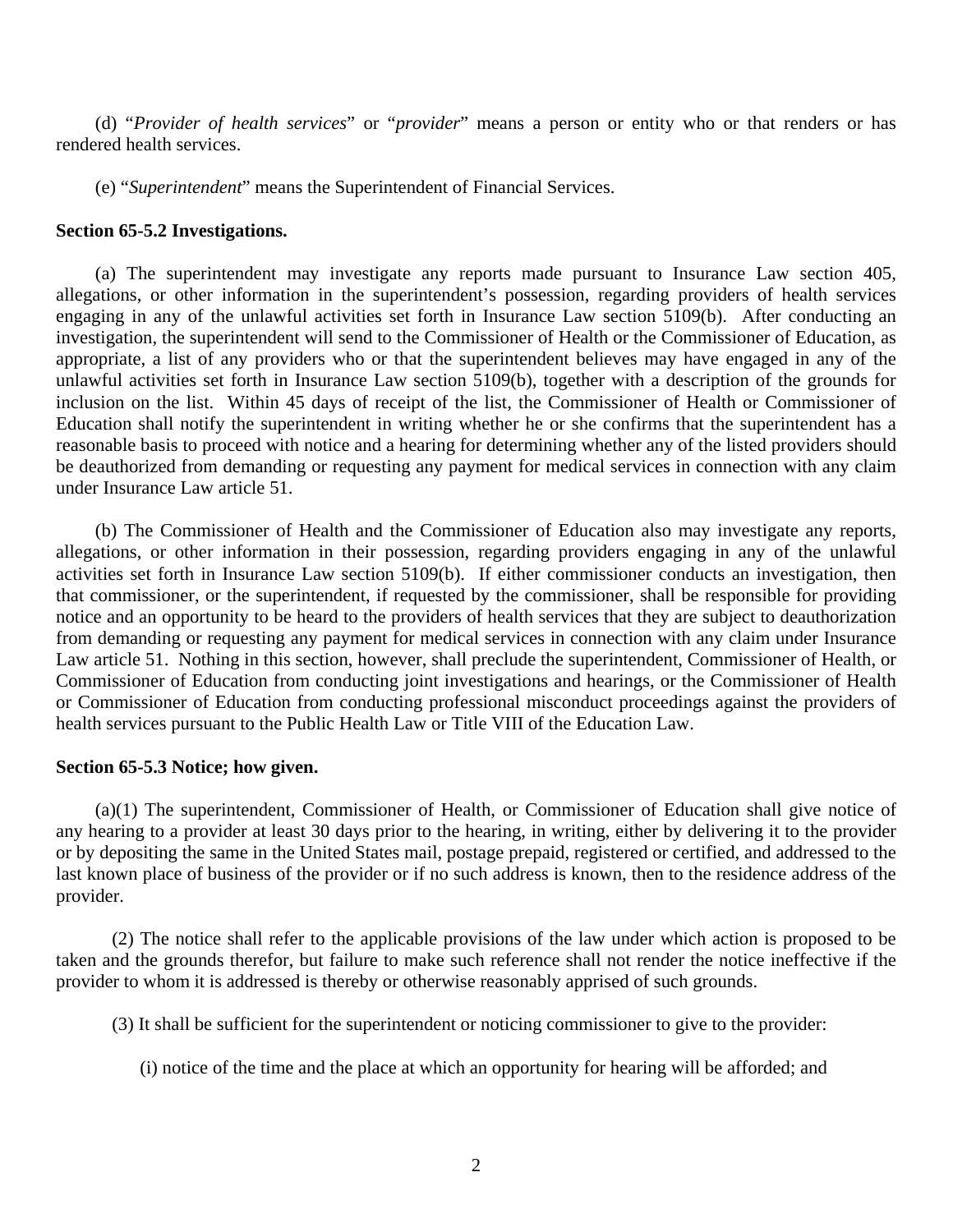(ii) if the person appears at the time and place specified in the notice or any adjourned date, a hearing.

(b) At least ten days prior to the hearing date fixed in the notice, the provider may file an answer to any charges with the superintendent or noticing commissioner.

(c) Any hearing of which such notice is given may be adjourned from time to time without other notice than the announcement thereof at such hearing.

(d) The statement of any regular salaried employee of the Department of Financial Services, Department of Health, or Department of Education, subscribed and affirmed by such employee as true under the penalties of perjury, stating facts that show that any notice referred to in this section has been delivered or mailed as hereinbefore provided, shall be presumptive evidence that such notice has been duly delivered or mailed, as the case may be.

#### **Section 65-5.4 Hearings.**

(a) Unless otherwise provided, any hearing may be held before the superintendent, Commissioner of Health or Commissioner of Education, any deputy, or any designated salaried employee of the Department of Financial Services, Department of Health, or Department of Education who is authorized by the superintendent or noticing commissioner for such purpose. The hearing shall be noticed, conducted, and administered in compliance with the State Administrative Procedure Act.

(b) The person conducting the hearing shall have the power to administer oaths, examine and crossexamine witnesses, and receive documentary evidence, and shall report his or her findings, in writing, to the superintendent or noticing commissioner with a recommendation. The report, if adopted by the superintendent or noticing commissioner, may be the basis of any determination made by the superintendent or noticing commissioner.

(c) Every such hearing shall be open to the public unless the superintendent or noticing commissioner, or the person authorized by the superintendent or noticing commissioner to conduct such hearing, shall determine that a private hearing would be in the public interest, in which case the hearing shall be private.

(d) Every provider affected shall be permitted to: be present during the giving of all the testimony; be represented by counsel; have a reasonable opportunity to inspect all adverse documentary proof; examine and cross-examine witnesses; and present proof in support of the provider's interest. A stenographic record of the hearing shall be made, and the witnesses shall testify under oath.

(e) Nothing herein contained shall require the observance at any such hearing of formal rules of pleading or evidence.

#### **Section 65-5.5 Report of hearing and findings.**

(a) Pending a final determination by the superintendent, Commissioner of Health, or Commissioner of Education, if the superintendent or noticing commissioner believes that the provider has engaged in any activity set forth in Insurance Law section 5109(b), then the superintendent or noticing commissioner may temporarily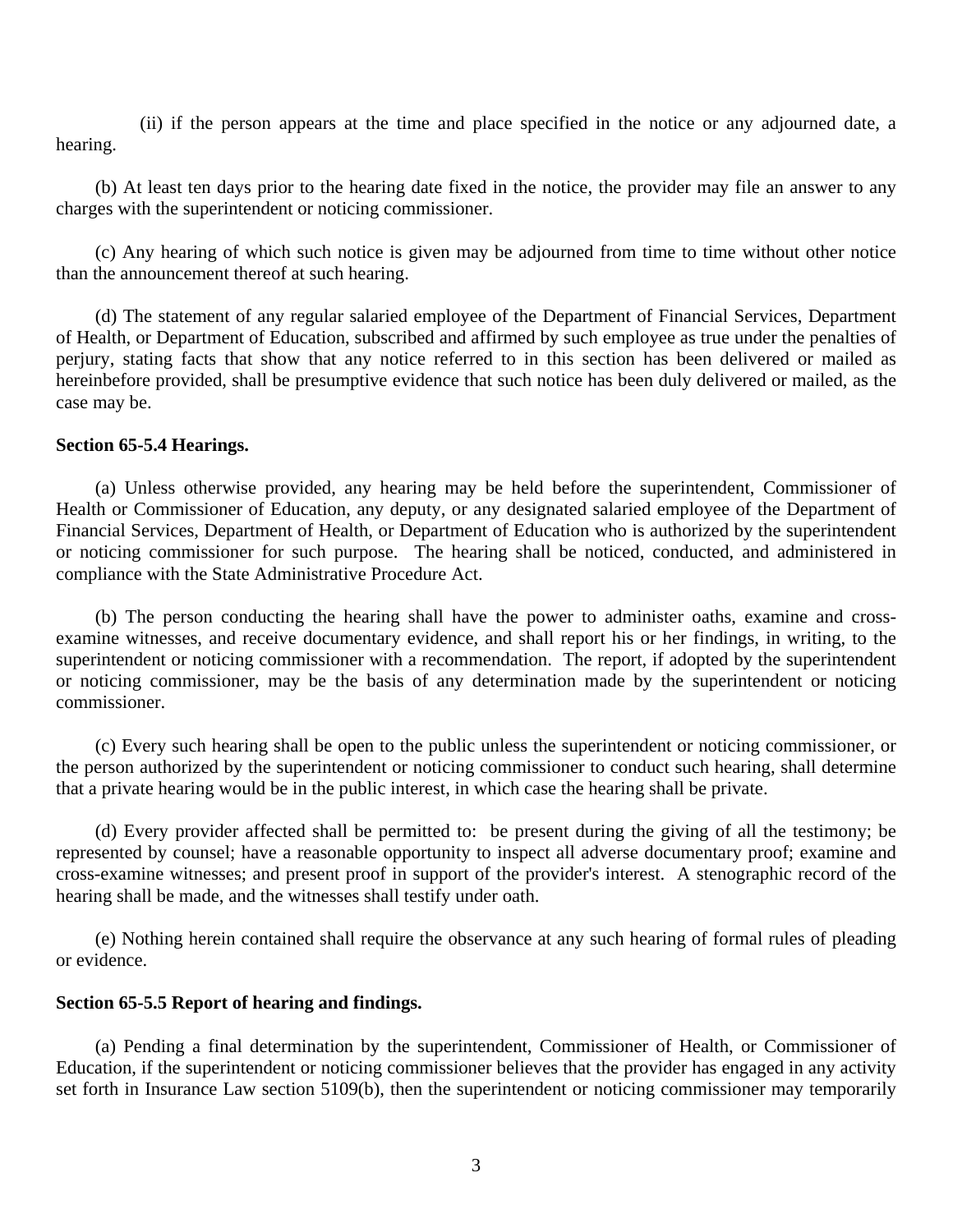prohibit the provider from demanding or requesting any payment for medical services under Insurance Law article 51 for up to 90 days from the date of the notice of such temporary prohibition pursuant to Insurance Law section 5109(e).

(b) The hearing officer shall issue to the superintendent or noticing commissioner the report described in Section 65-5.4(b) of this Subpart, with a recommendation. The superintendent or noticing commissioner may adopt, modify, remand, or reject the hearing officer's report and recommendation.

(c)(1) Upon consideration of the hearing officer's report and recommendation, the superintendent or noticing commissioner may issue a final order prohibiting the provider from demanding or requesting any payment for medical services in connection with any claim under Insurance Law article 51 and requiring the provider to refrain from subsequently treating, for remuneration, as a private patient, any person seeking medical treatment under Insurance Law article 51, for a period specified by the superintendent or noticing commissioner.

(2) If the superintendent or noticing commissioner issues a final order prohibiting the provider from demanding or requesting any payment for medical services in connection with any claim under Insurance Law article 51 and requiring the provider to refrain from subsequently treating, for remuneration, as a private patient, any person seeking medical treatment under Insurance Law article 51, for a period longer than three years, then the provider may, after the expiration of three years, submit a written application to the superintendent or noticing commissioner requesting that the superintendent or noticing commissioner reconsider his or her order. The written application shall explain why revising the order would not jeopardize the health, safety, and welfare of the people of this State.